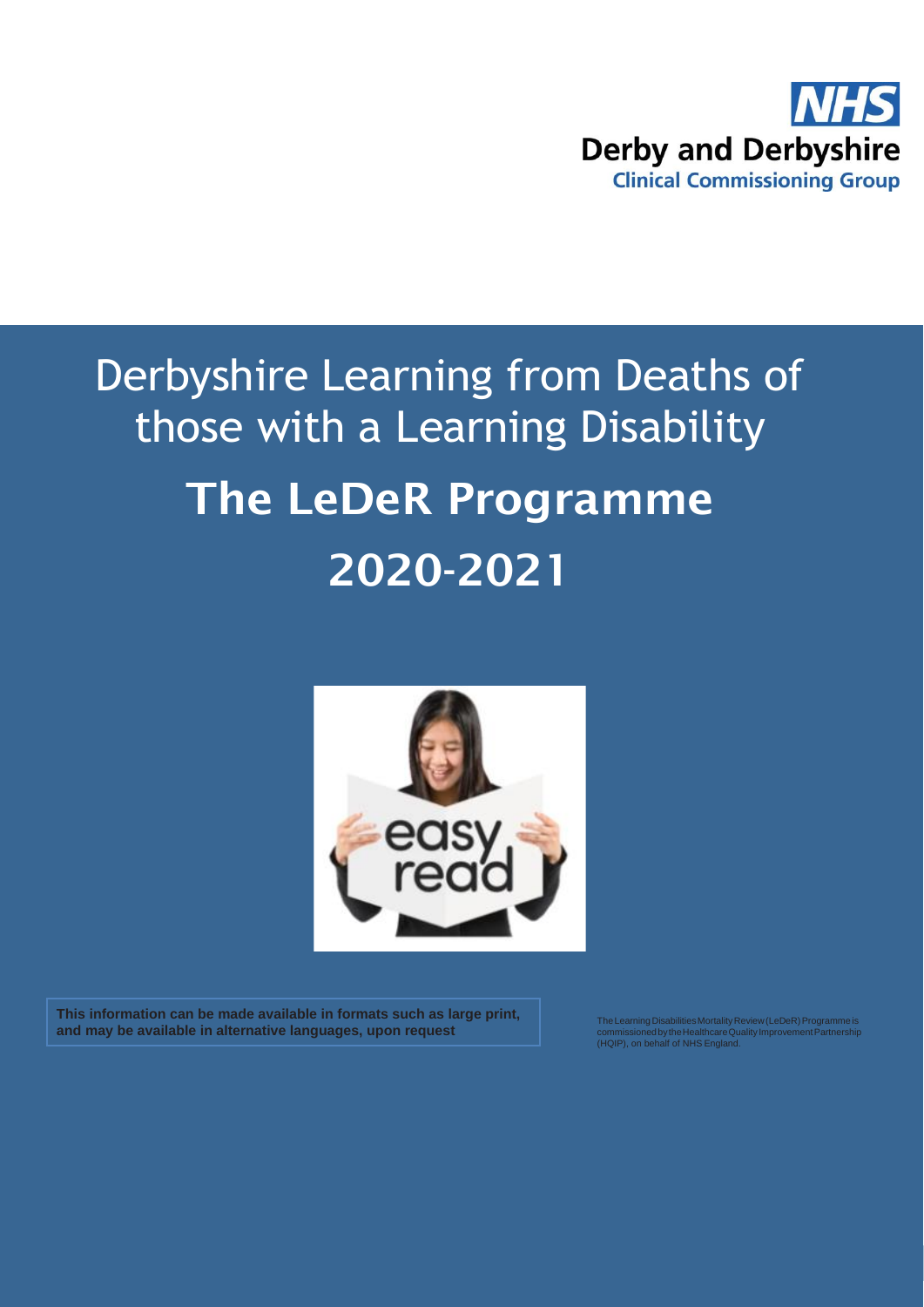

This is the second report of the Learning Disabilities Death Review (LeDeR) programme in Derbyshire.

The report was made available to the public in June 2021.



It tells you about the deaths of people with learning disabilities. The deaths were checked in 2020 and 2021.



This report is about people who have died.

They were special to their families and friends.

Thank you to those families who have shared their stories.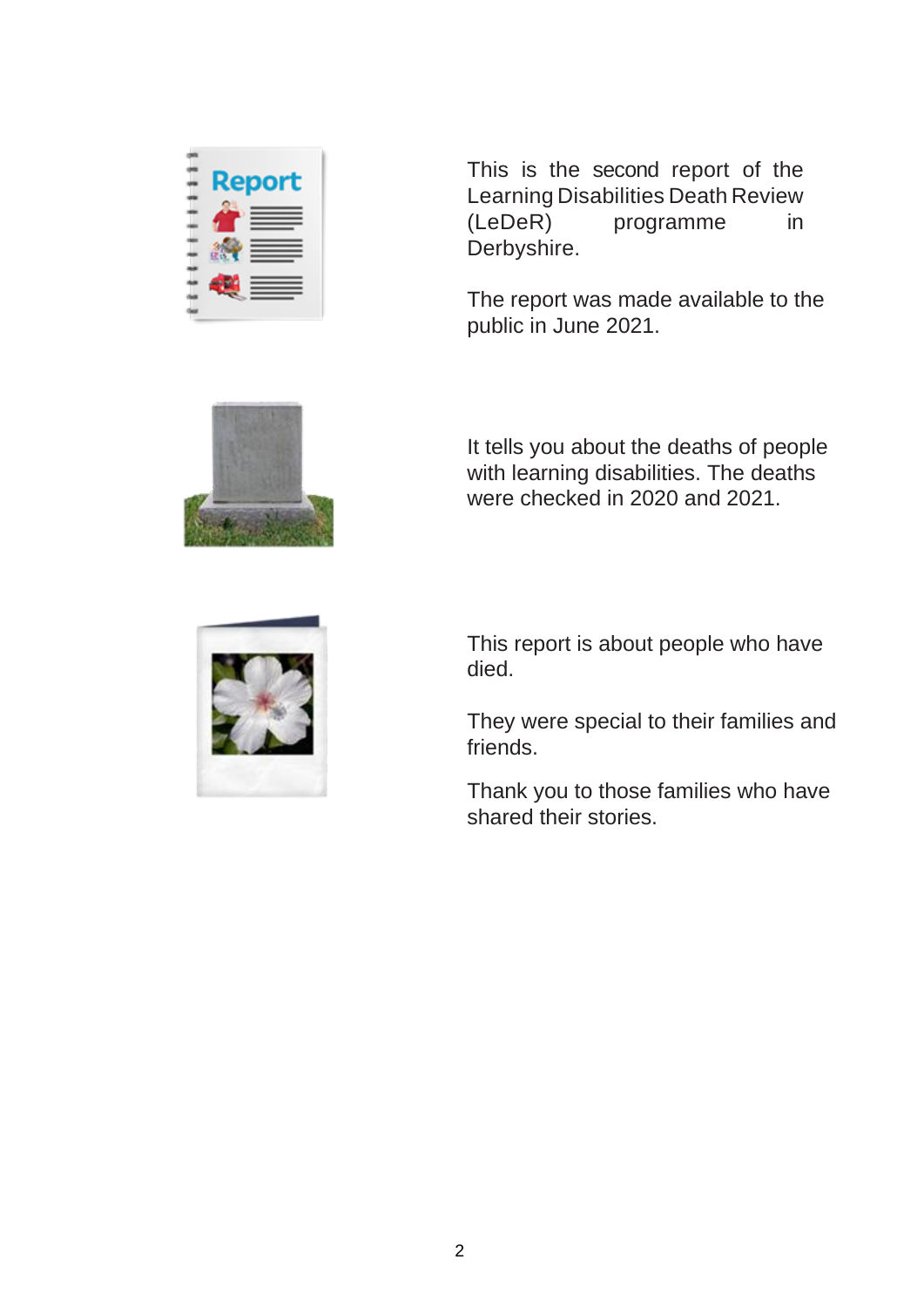## **Contents**

| Some difficult words we use                                            | $\overline{4}$ |
|------------------------------------------------------------------------|----------------|
| <b>Chapter 1 Introduction</b>                                          | 5              |
| <b>Chapter 2</b> The deaths the LeDeR programme has<br>been told about | $\overline{7}$ |
| <b>Chapter 3</b> The people who died                                   | 8              |
| <b>Chapter 4</b> The deaths of people with learning<br>disabilities    | 10             |
| <b>Chapter 5</b> The quality of care given to people who<br>have died  | 13             |
| <b>Chapter 6</b> What we think needs to change                         | 17             |
| <b>Thank you</b>                                                       | 20             |
| Who pays for our work?                                                 | 21             |
| Where you can get more information                                     | 22             |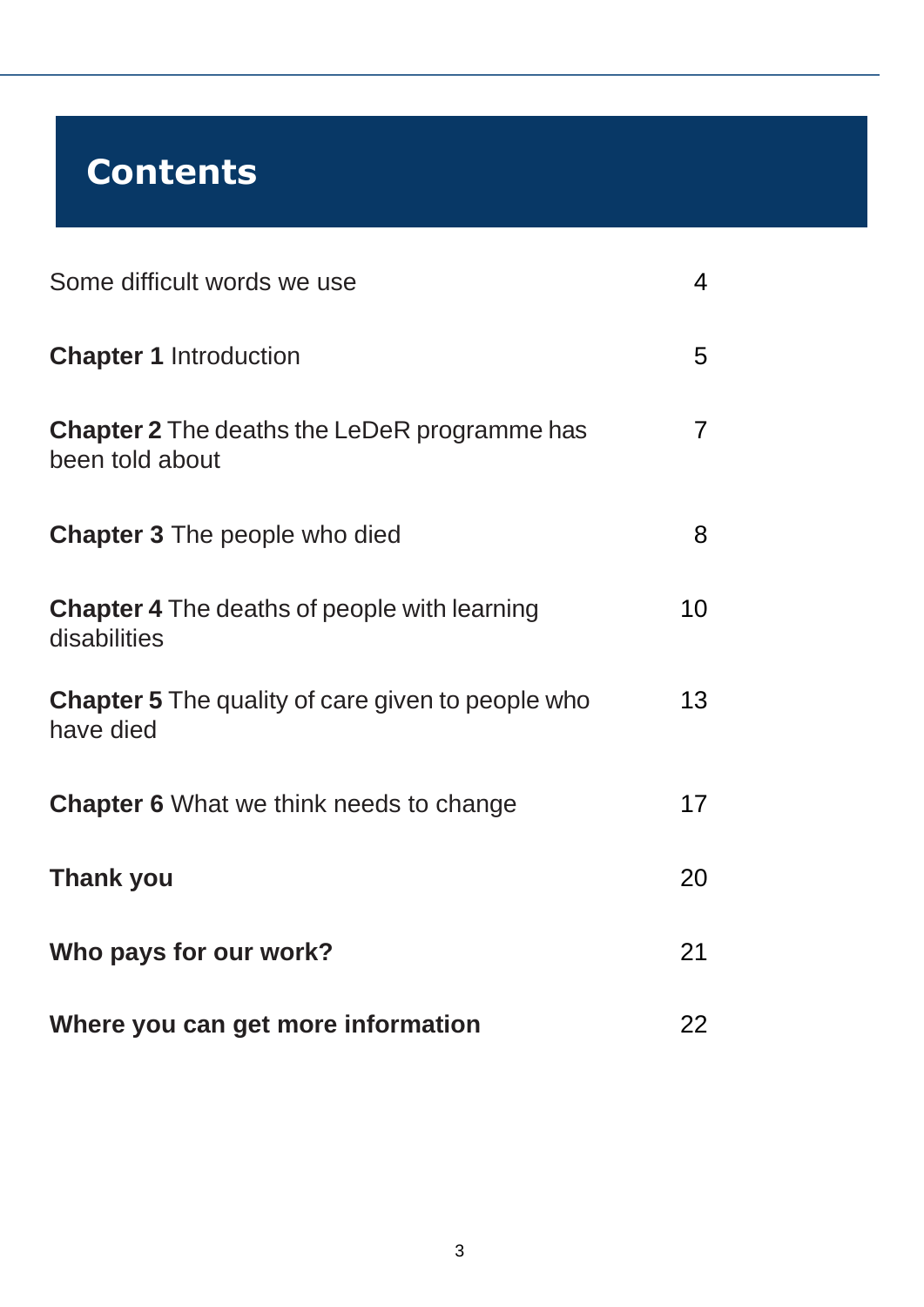## **Some difficult words we use**

| <b>Annual Health</b><br><b>Check</b> | An annual health check helps you stay well by talking about your<br>health and finding any problems early, so you get the right care |
|--------------------------------------|--------------------------------------------------------------------------------------------------------------------------------------|
| <b>Cancers</b>                       | This is a condition that can affect some parts or the whole of your<br>body                                                          |
| <b>Coroner</b>                       | An official who looks into why somebody died                                                                                         |
| <b>Constipation</b>                  | This is a condition that causes your bowels to have difficulty<br>having a poo                                                       |
| <b>Do Not</b><br><b>Resuscitate</b>  | If the doctors think that a person's heart would not be able<br>to be re-started, they fill in a Do Not Resuscitate form             |
| <b>Epilepsy</b>                      | Seizures, which are unusual flashes in the brain, which stop it<br>working properly for a while                                      |
| <b>Initial review</b>                | A first check on a person's death                                                                                                    |
| <b>Heart failure</b>                 | A condition that occurs when your heart is unable to function                                                                        |
| <b>Kidney</b><br><b>Failure</b>      | A condition that occurs when your kidneys are unable to function                                                                     |
| <b>LeDeR</b>                         | Learning Disabilities Mortality Review Programme                                                                                     |
| <b>Liver Failure</b>                 | A condition that occurs when your liver is unable to function                                                                        |
| <b>Police</b><br>investigation       | Sometimes a death has to be looked at in more detail because of<br>the way in which the person died                                  |
| <b>Respiratory</b>                   | The bodily process that helps you to breath                                                                                          |
| <b>Review</b>                        | A check on a person's death                                                                                                          |
| <b>Reviewer</b>                      | Someone who checks up on a person's death                                                                                            |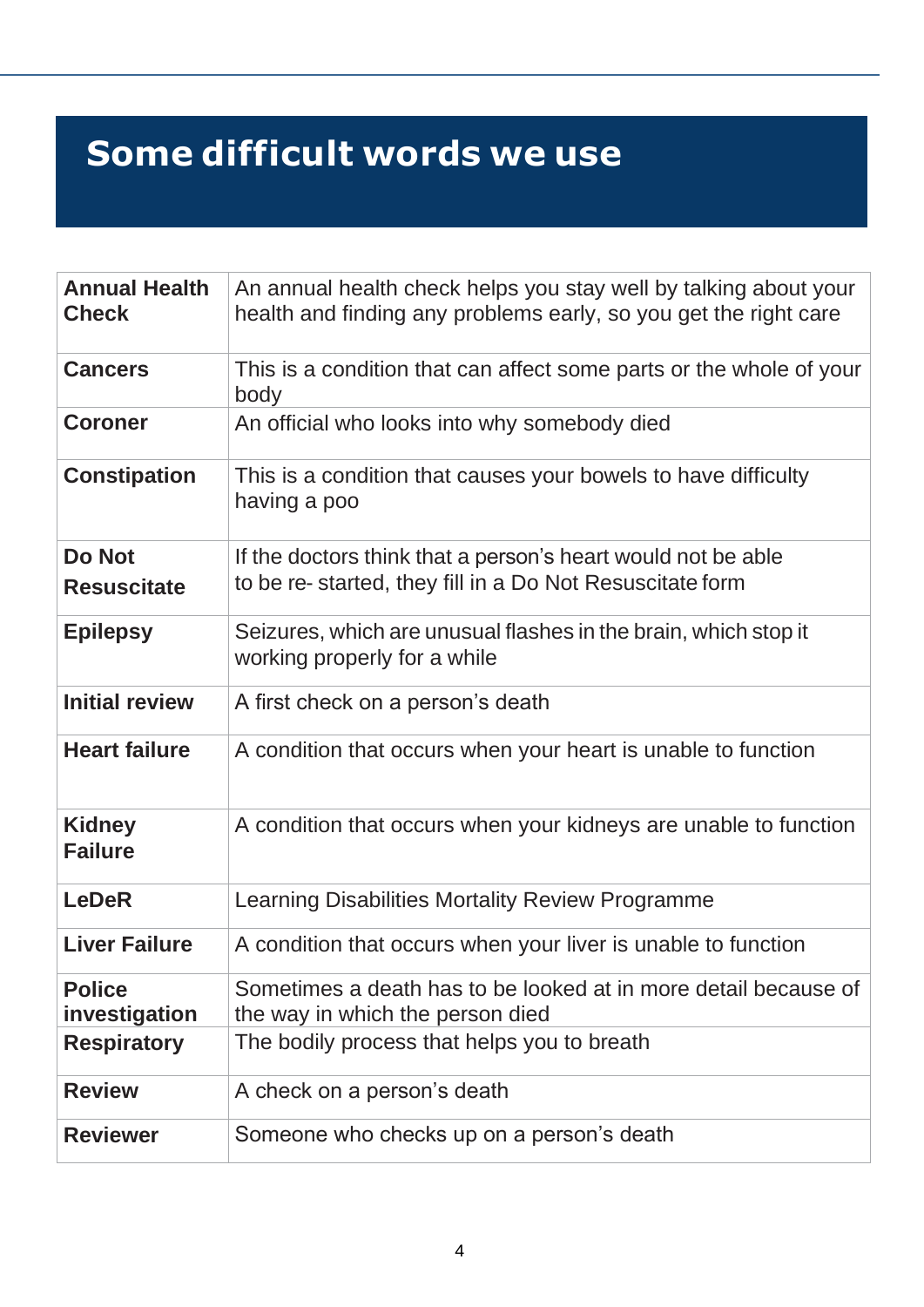## **Chapter 1: Introduction**





The aims of the LeDeR programme are:

- 1. To help improve health and social care services for people with learning disabilities.
- 2. To stop people with learning disabilities dying too soon.

All deaths of people with learning disabilities (aged 18 years and over) have a **review**.

Everyone in Derbyshire has their death looked at in the same way.



Every death has a first check. We call this an '**initial review**'.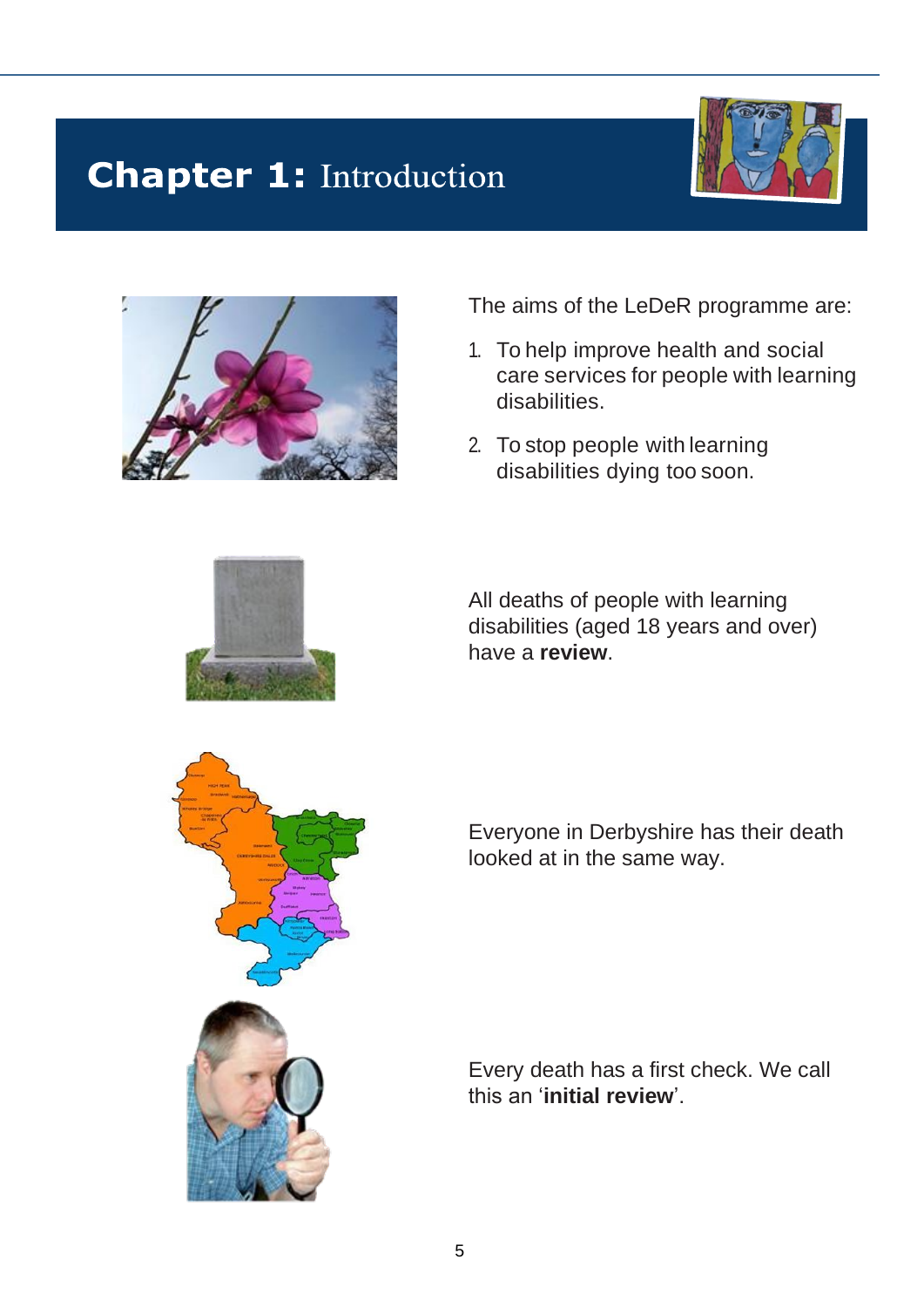

If any problems are found, the **reviewer** does more checks.

They talk with other people at a meeting. Everyone who supported the person is invited to the meeting.

They talk about what happenedand decide if they need to make any changes to services.

 **Action Plan** 

If changes are needed, an action plan is set up.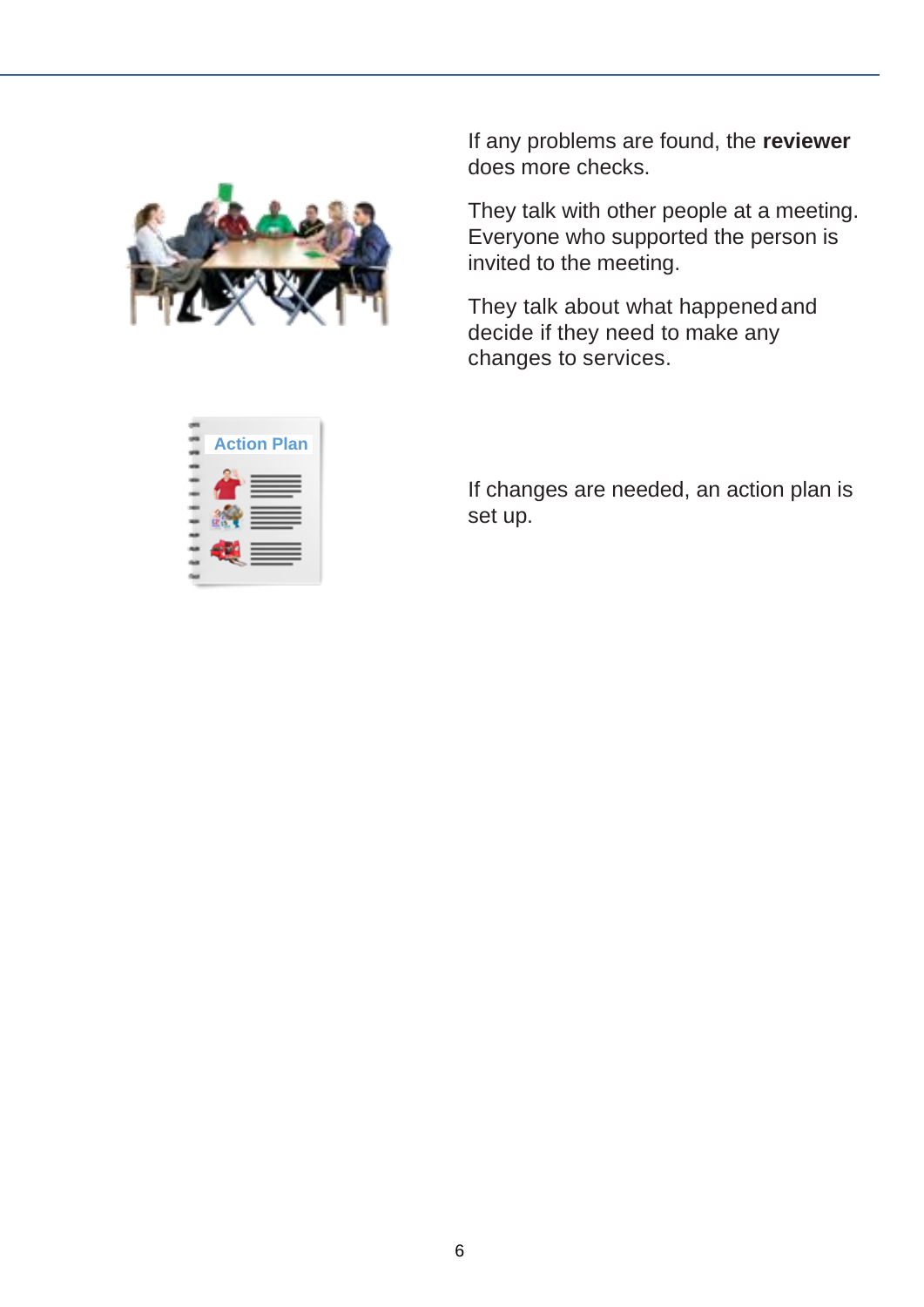## **Chapter 2**-The deaths the LeDeR programme has been told about





In 2020 to 2021 we were told about **74**  deaths of people with learning disabilities.



In the year we finished 7 reviews each month



There are some deaths that are still being reviewed.

We have got better this year at starting to review deaths quicker.

Some deaths take longer to review as they are being investigated by police or by the Coroner.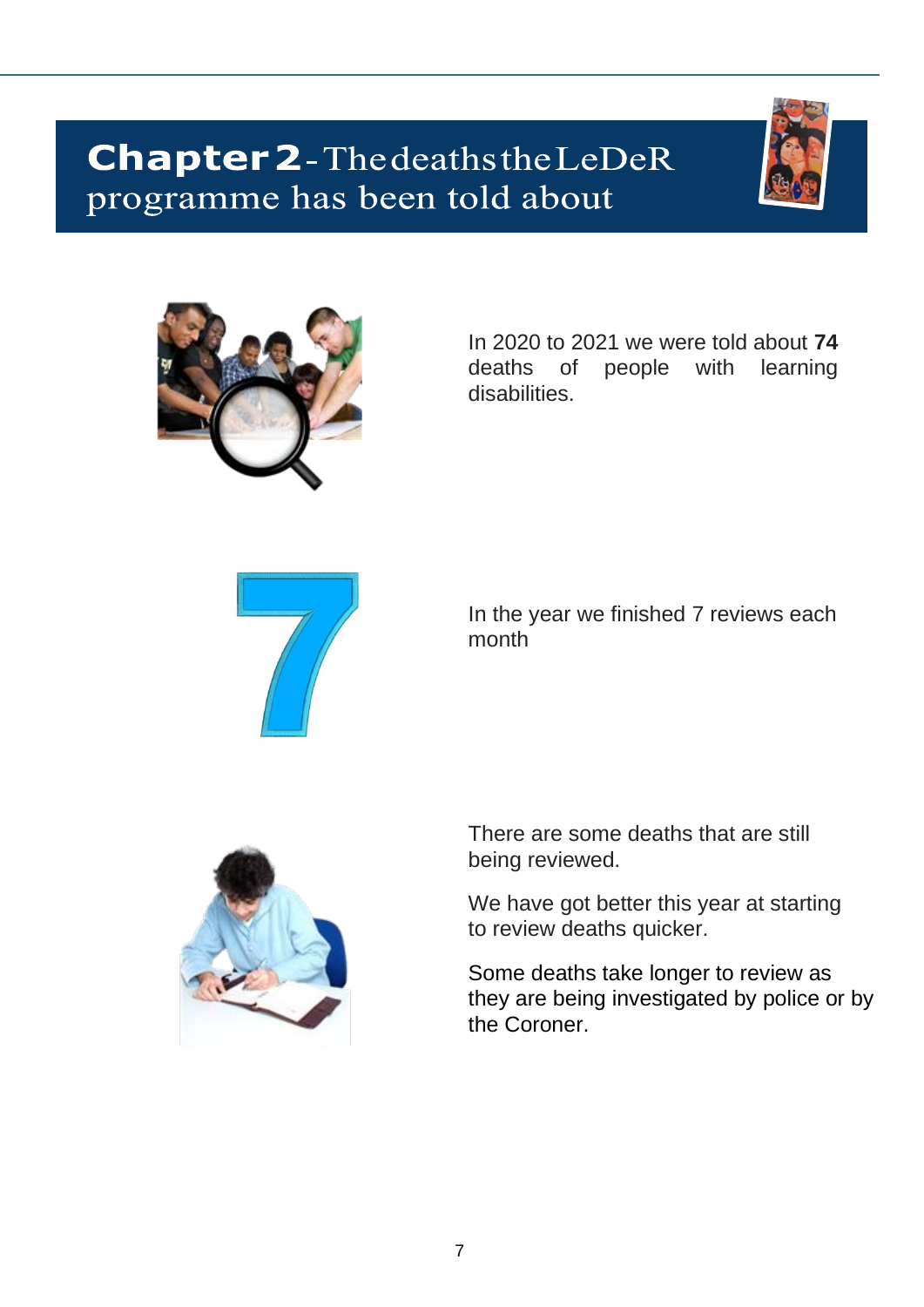## **Chapter 3**- The people who died







**4** out of 10 people who died were male.

**6** out of 10 people who died were female.



#### **The age of people when they died**

The average age at death was 62 years for female and 60 years for male.



1 in every 20 of the notifications were deaths from Black, Asian and Minority Ethnic groups.

There were not as many adults from Black, Asian and Minority Ethnic groups as we think there should be.

We will be doing work in Derbyshire to look at this.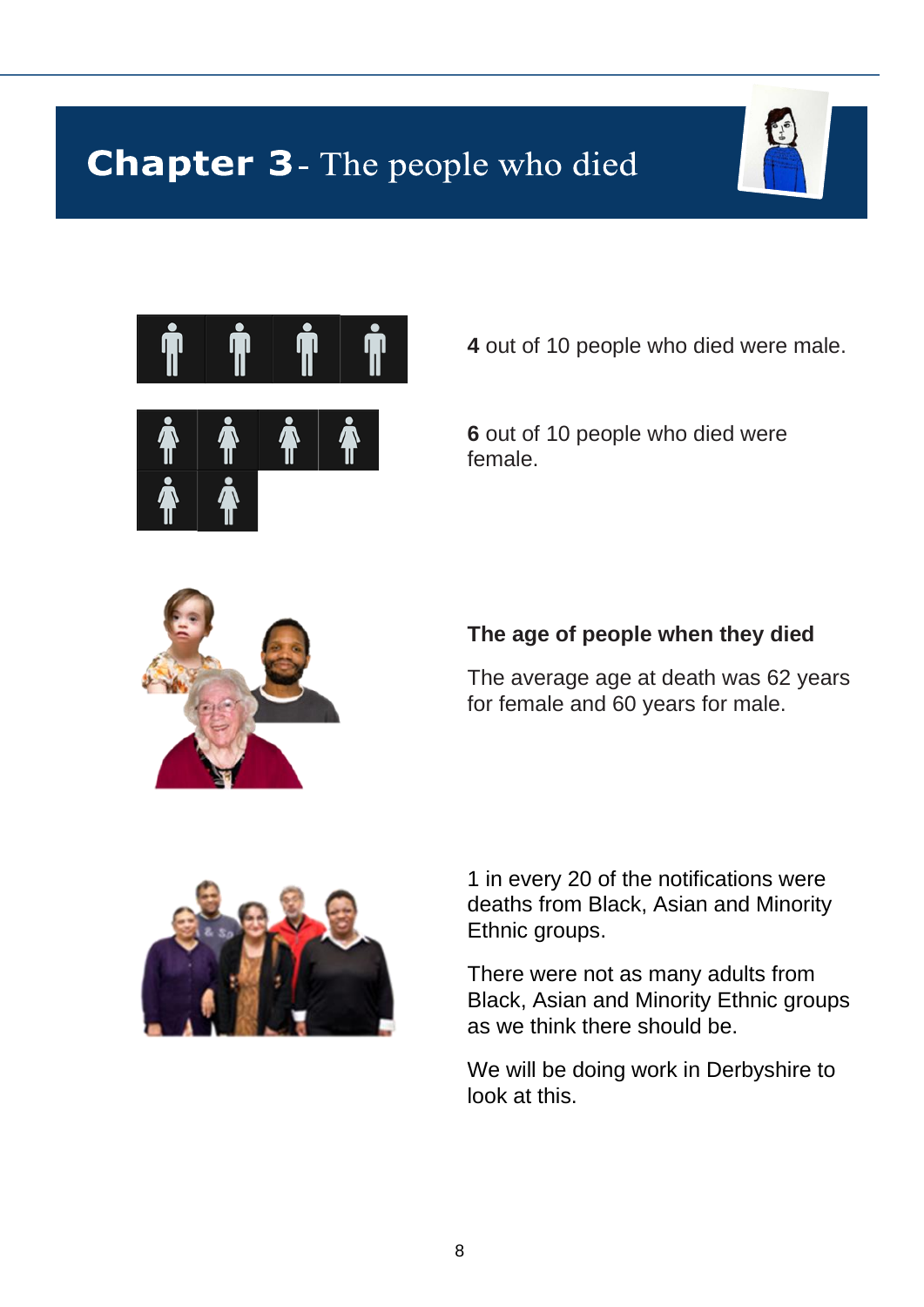

3 out of every 10 people had mild learning disabilities.

3 out of every 10 had moderate learning disabilities.

3 out of every 10 had severe learning disabilities.

One out of every 10 had profound or multiple learning disabilities.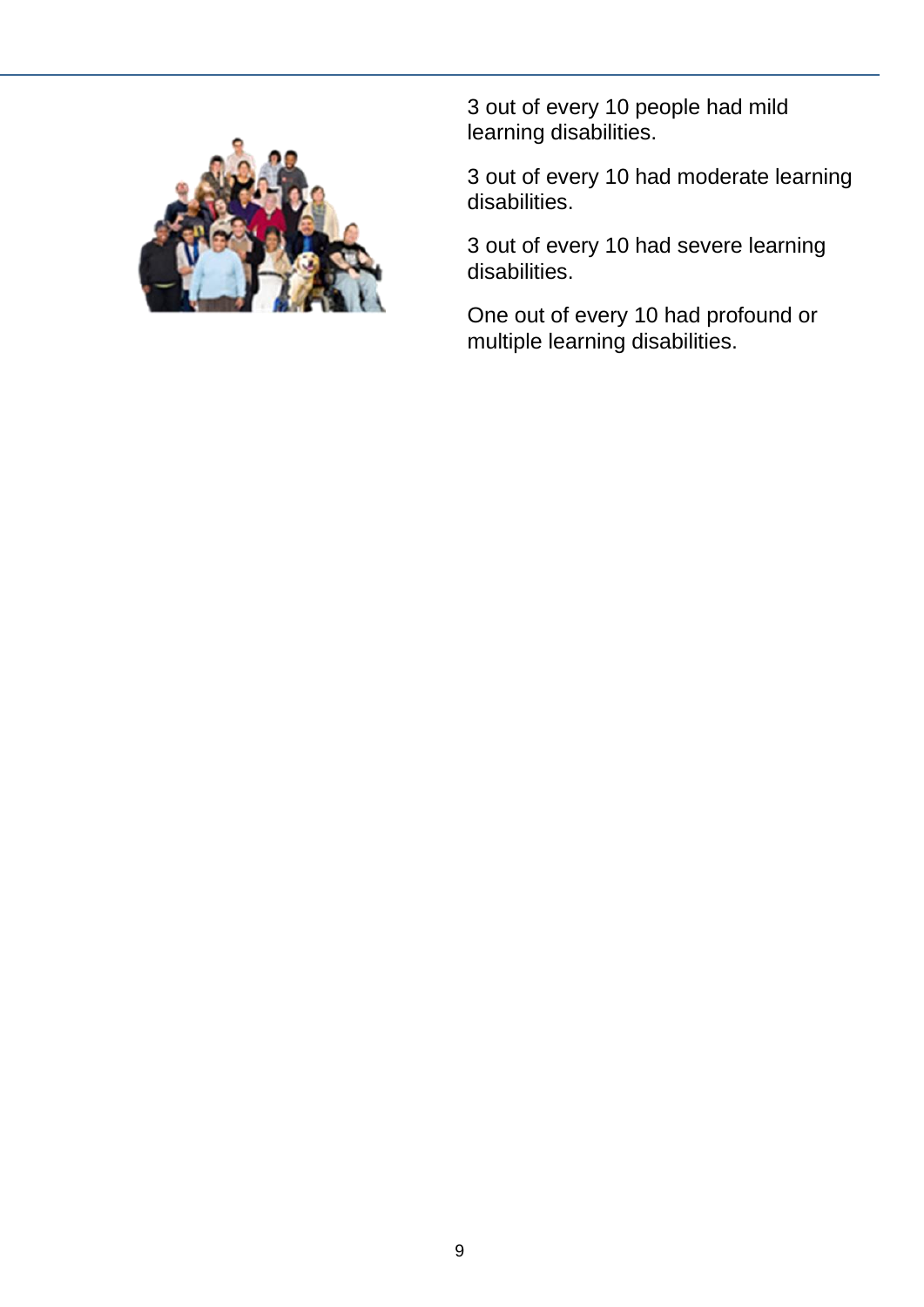# **Chapter 4** - The deaths of people<br>with learning disabilities





#### **Where did people die?**

**4** out of 10 people died in their usual place of residence.

**6** out of 10 people died in hospital



#### **Was a coroner told about their death?**

Some deaths were reviewed by the Coroner.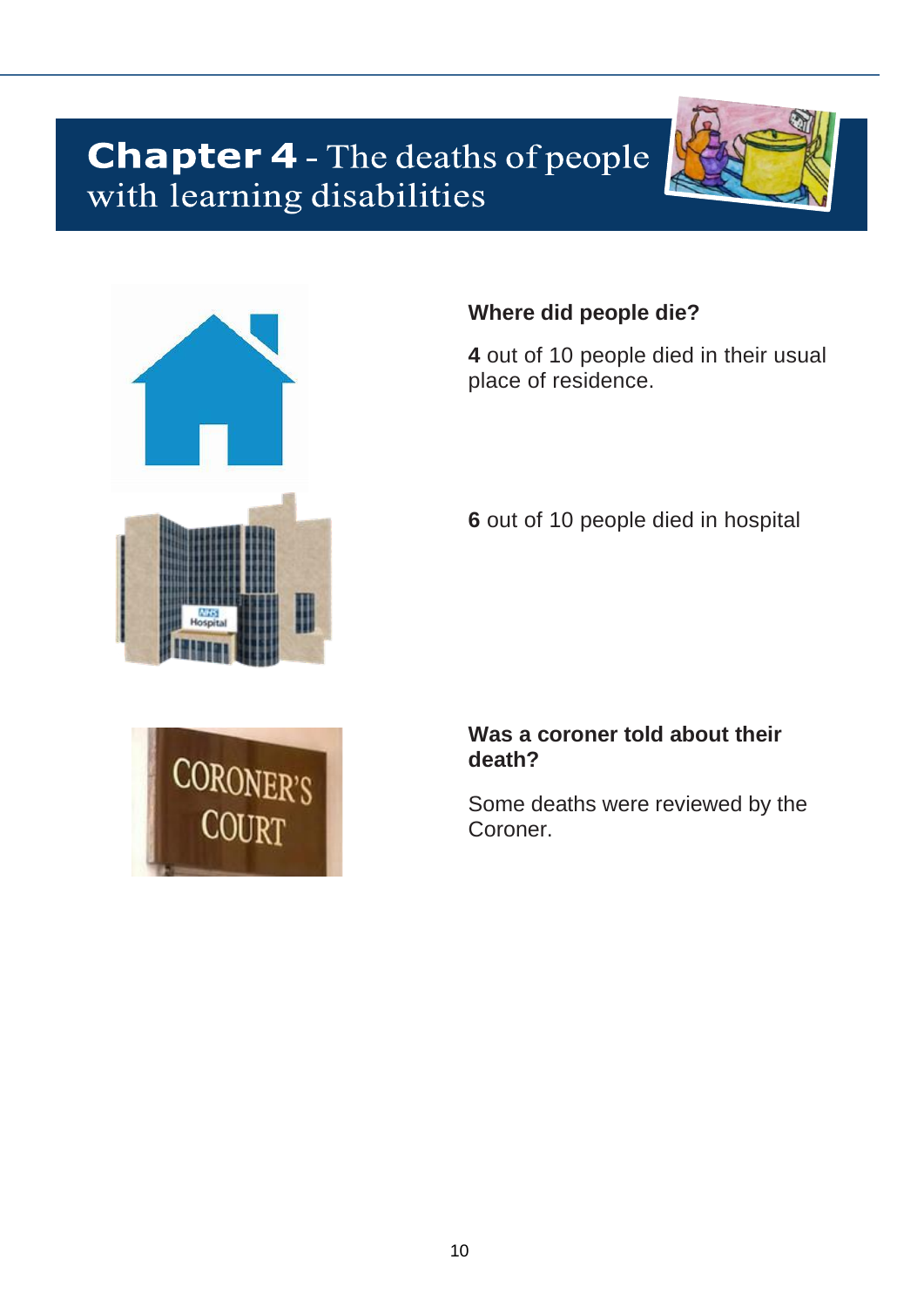

#### **Causes of death**

The five most common causes of death were:



#### **1. Covid-19**

Coronavirus disease (COVID-19) is an infectious disease caused by a newly discovered coronavirus.

A coronavirus is a disease that can affect the health of the lungs. Lungs help you to breathe.



#### **2. Respiratory**

Many conditions can affect the health of the lungs. Lungs help you to breathe.



#### **3. Heart Failure**

This is a condition where the heart stops working. The heart pumps blood around your body. When the heart stops working people die.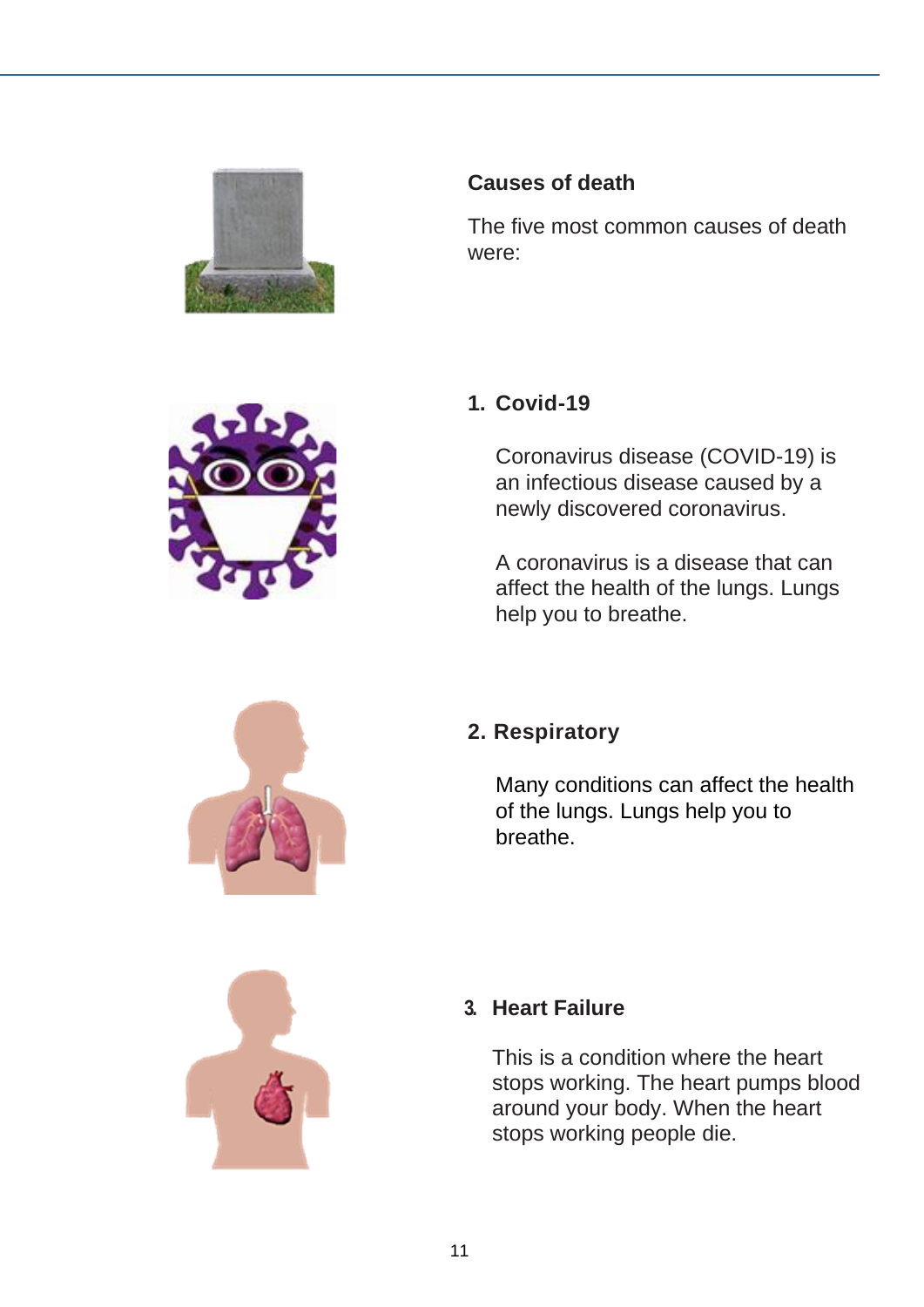

#### **4. Cancer**

This is a disease that can affect some parts or the whole of your body. Not all people with cancer die. Most cancers can be treated by doctors.

#### **5. Dementia**

Dementia is an illness that is caused by damage to a person's brain.

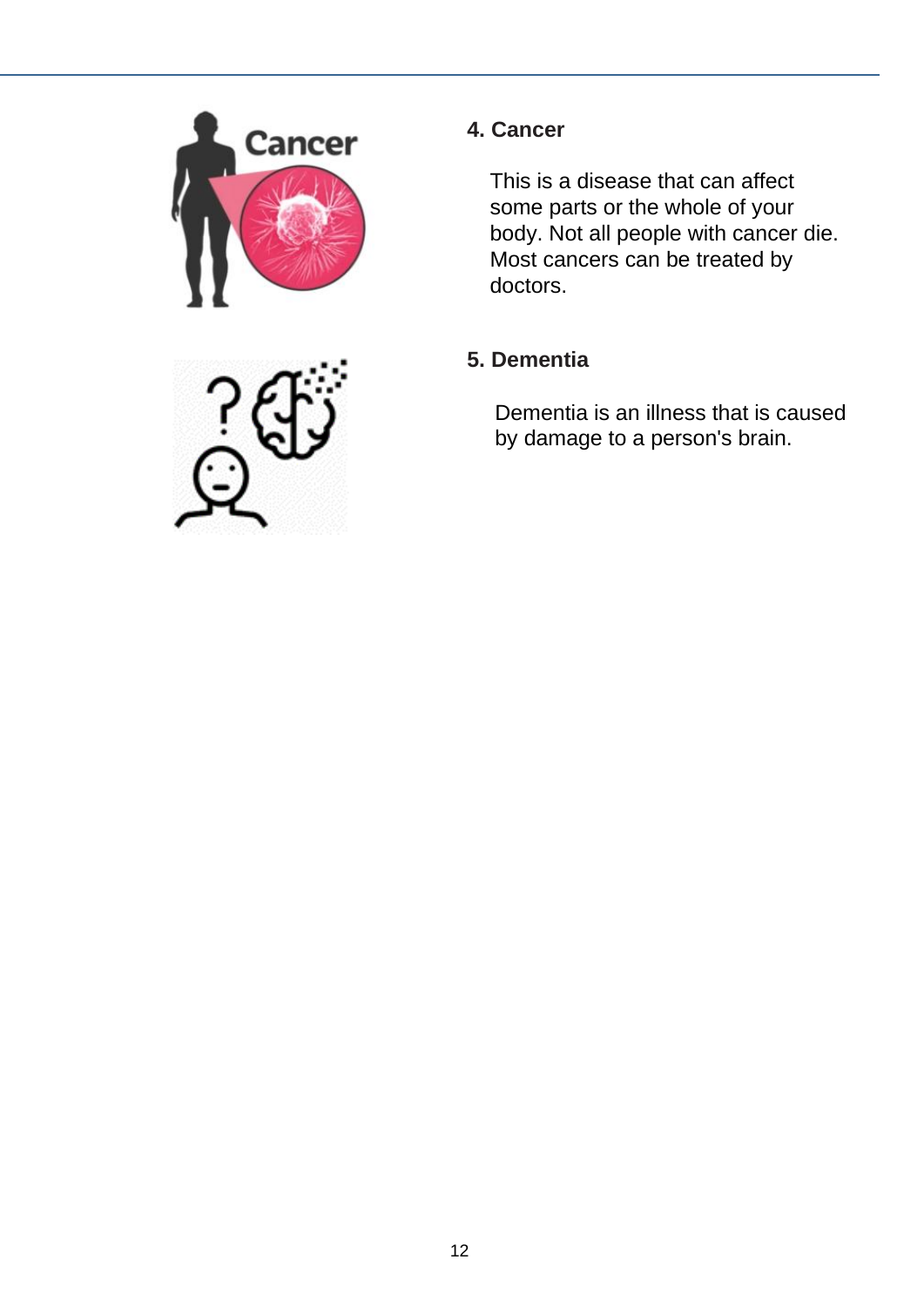## **Chapter5-Deaths because** of Covid-19





**21** people we were told about died of Covid-19

**8** out of **10** of these people died in hospital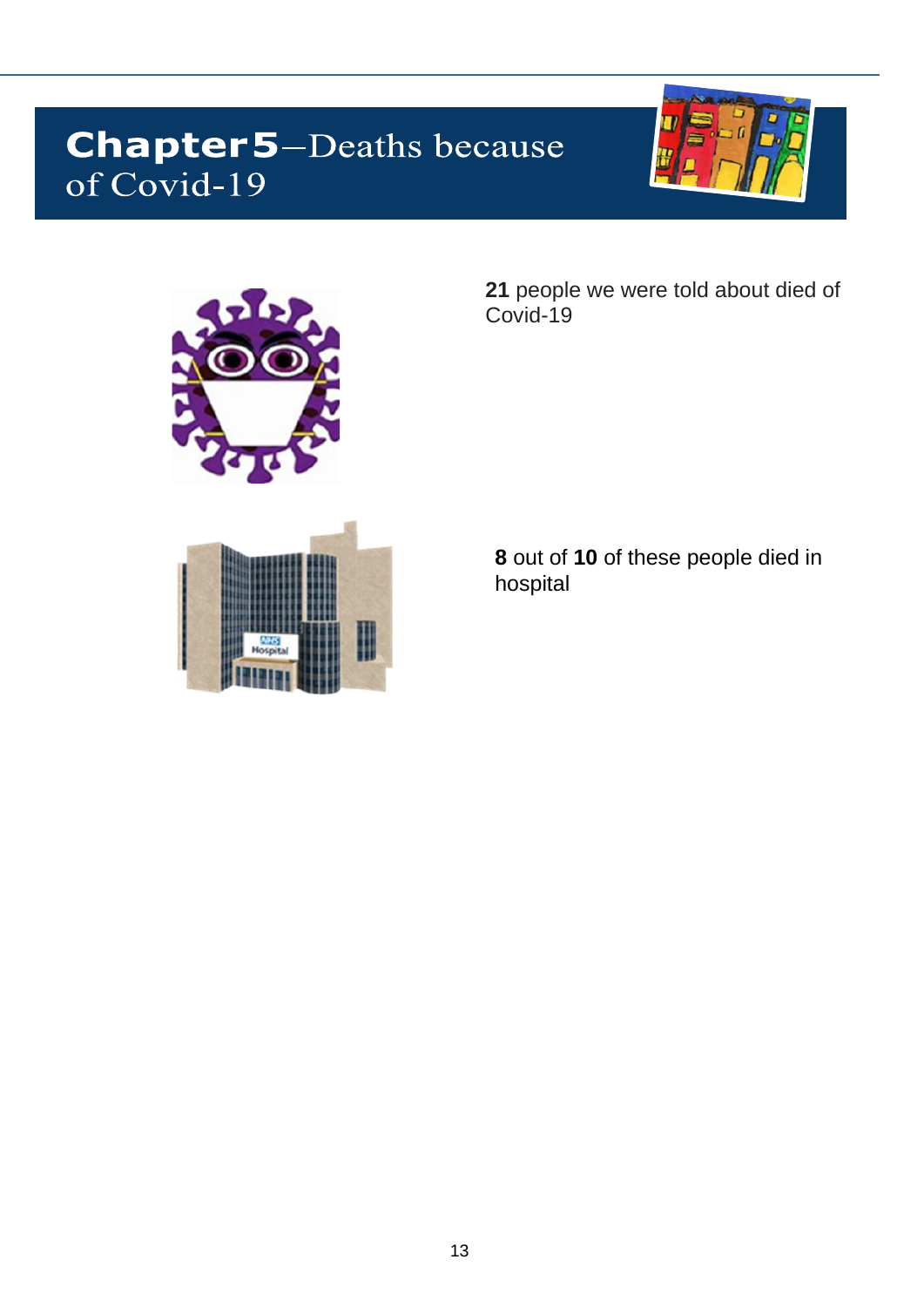### **Chapter6**-Thequality of care given to people who have died





#### **What was good?**

- 1 out of 10 people received excellent care
- 5 out of 10 people received good care
- 3 out of 10 people received satisfactory care



This was because:

• Everyone supporting the person worked well together.



The care was what the person needed.



• When the person was at the end of their life their care was good.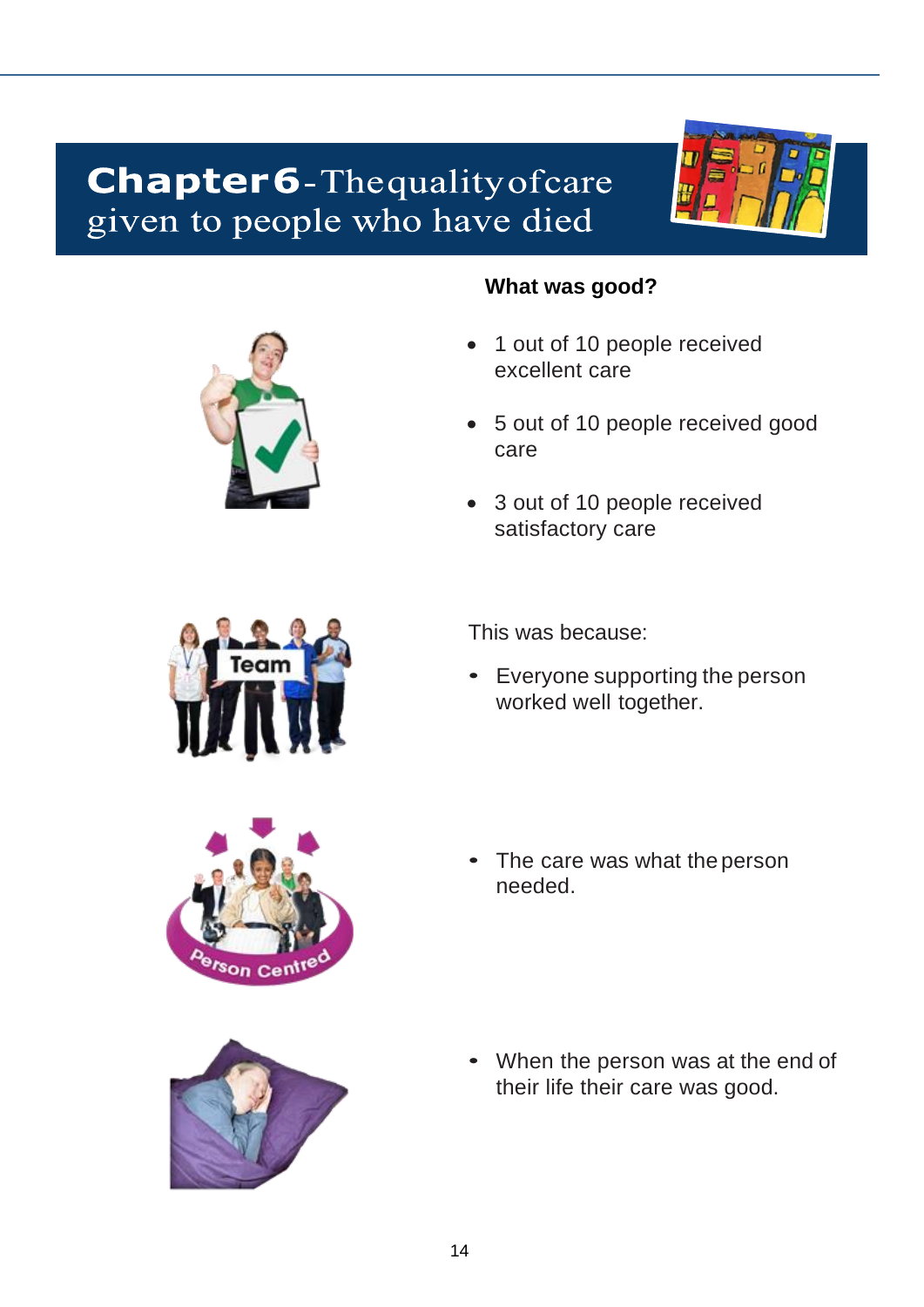

The person was supported to die in their home.

#### **What was not so good?**

1 out of 10 people received unsatisfactory or poor care

The poor quality care may have made them ill or made them die sooner than they should have done.



#### **This is because:**

Some people said that they were worried or concerned about what had happened before the person died.



- Some people did not have their illness explained in a way they understood.
- Some people did not have regular health screening and check ups.
- Sometimes people did not receive the services they needed.
- Some people had delays in their care or treatment.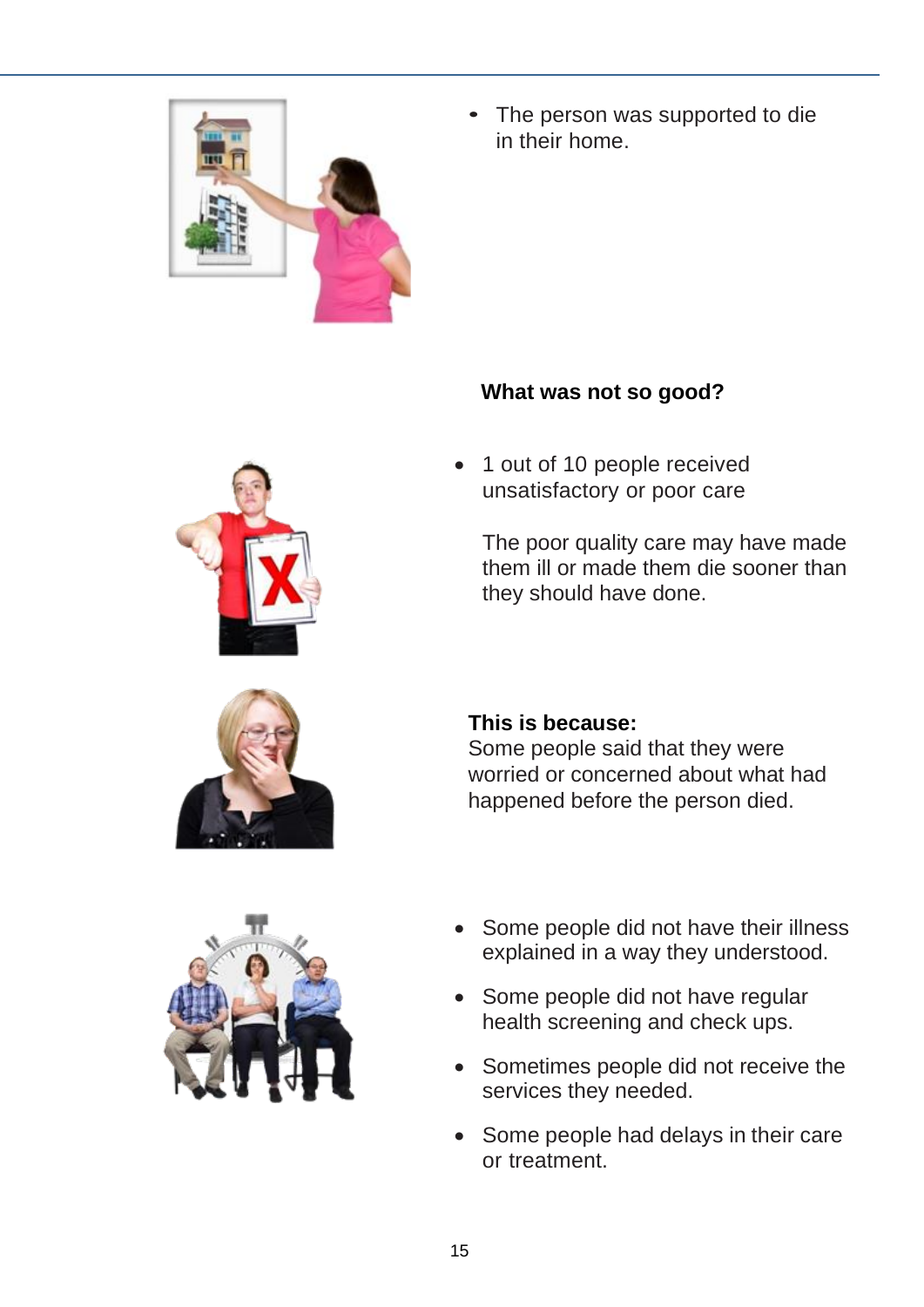

• Sometimes the illness was not noticed, such as understanding when people have constipation.



- Sometimes there were problems with how services supported people.
- For example, different services didn't work together and share information as well as they could.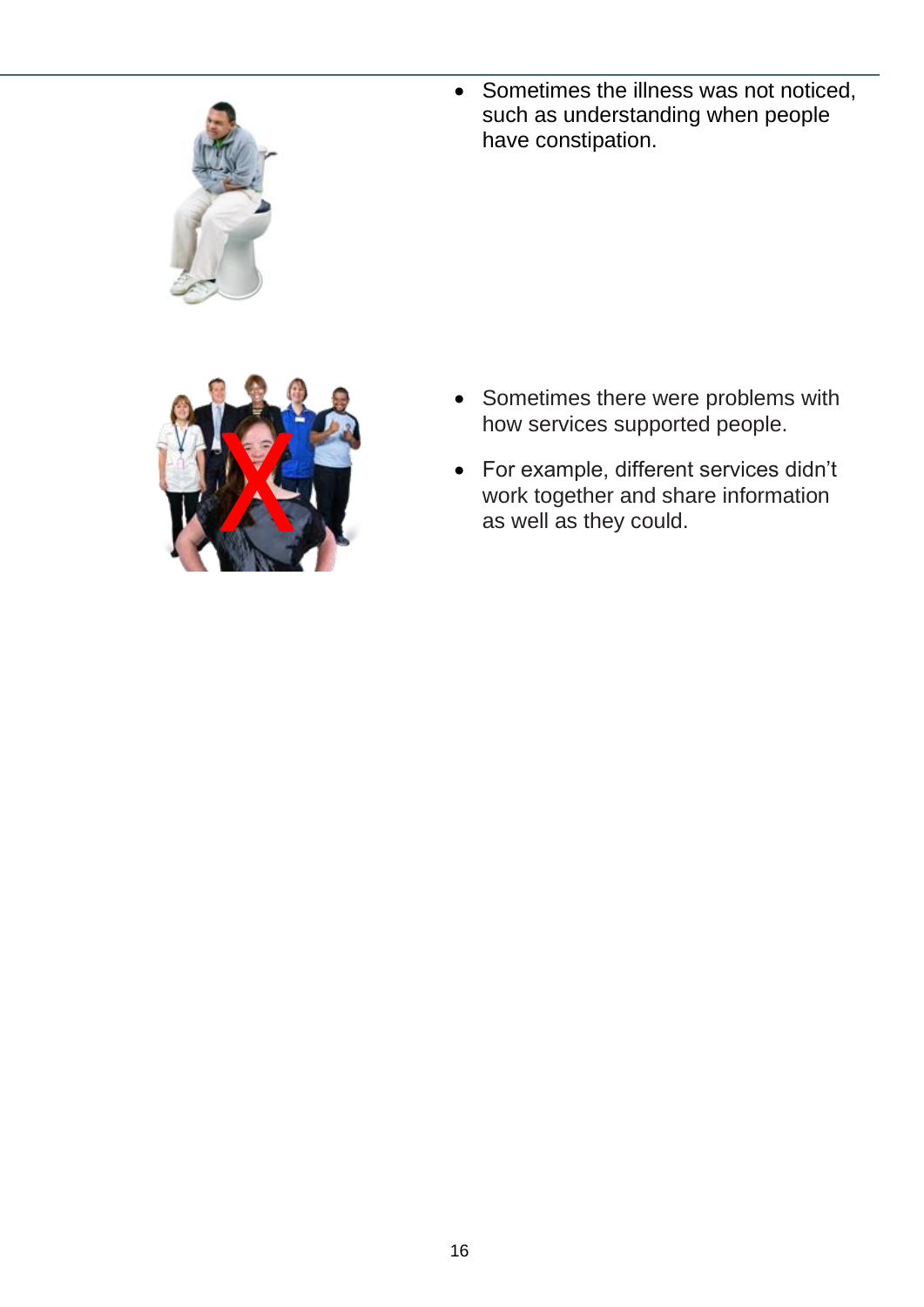## **Chapter 7** - What we think needs to change





Reviewers had lots of ideas about things that could change.



They wanted information aboutgood services to be shared with other services.







Some of the other things they thought should change were:

- Training staff about how to support people with learning disabilities.
- Making sure that services work together when supporting people with learning disabilities.
- Helping people to notice when a person is ill, and treating them early.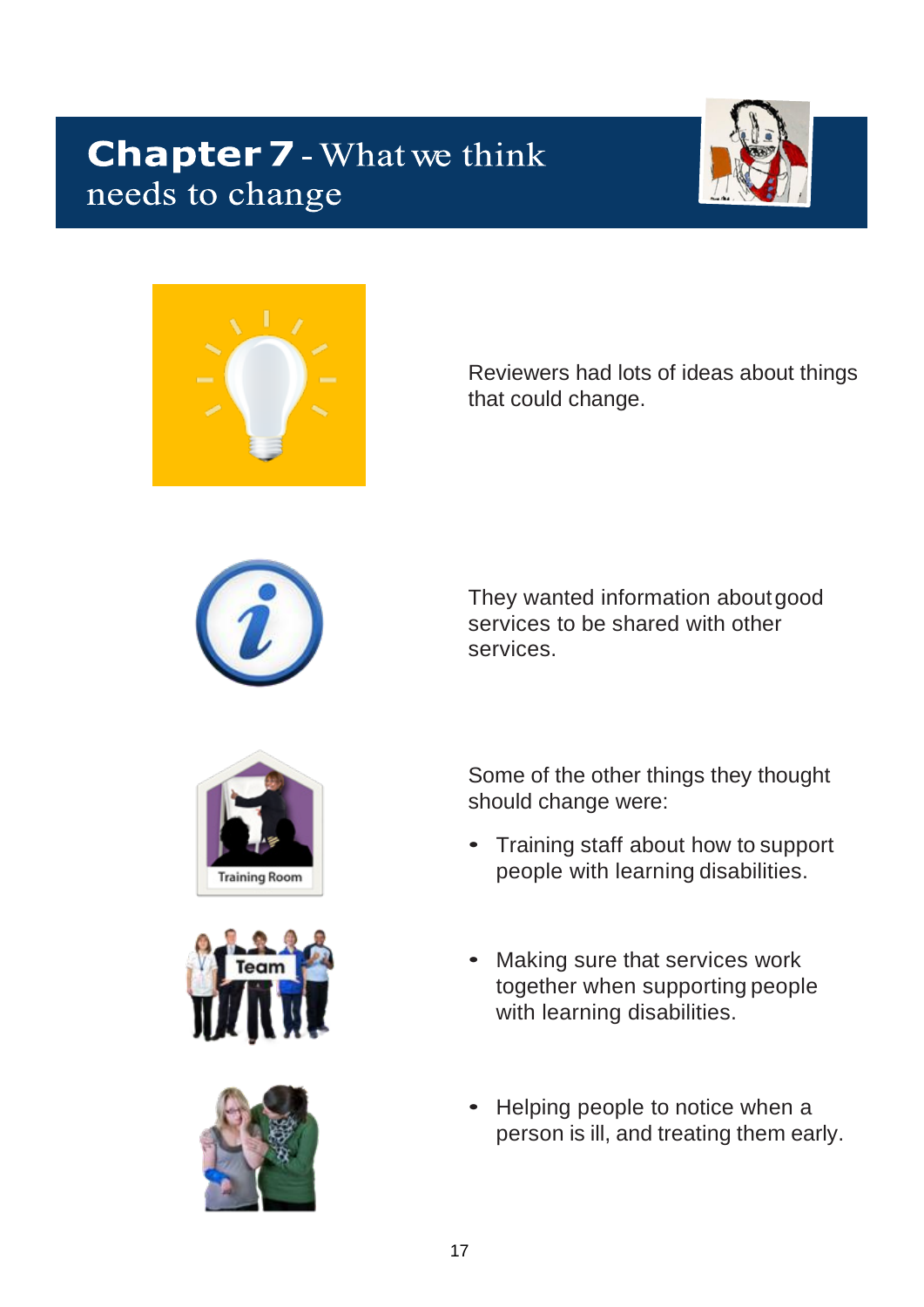

We must remind workers and families to tell LeDeR about the death of a person with a learning disability from Black, Asian and Minority Ethnic groups.

This is important to learn and improve services and share good work.

This is very important for people with learning disabilities from Black, Asian and minority ethnic communities.

Nationally there are more worries about the deaths of people from ethnic minority groups.



People who check up on deaths should agree a way for families to speak up if they have any concerns about their relatives' death.





#### **We must get better at:**

- Noticing when a person is becoming unwell or their health is getting worse.
- Work with care homes to support them to look after a person when they are unwell or dying.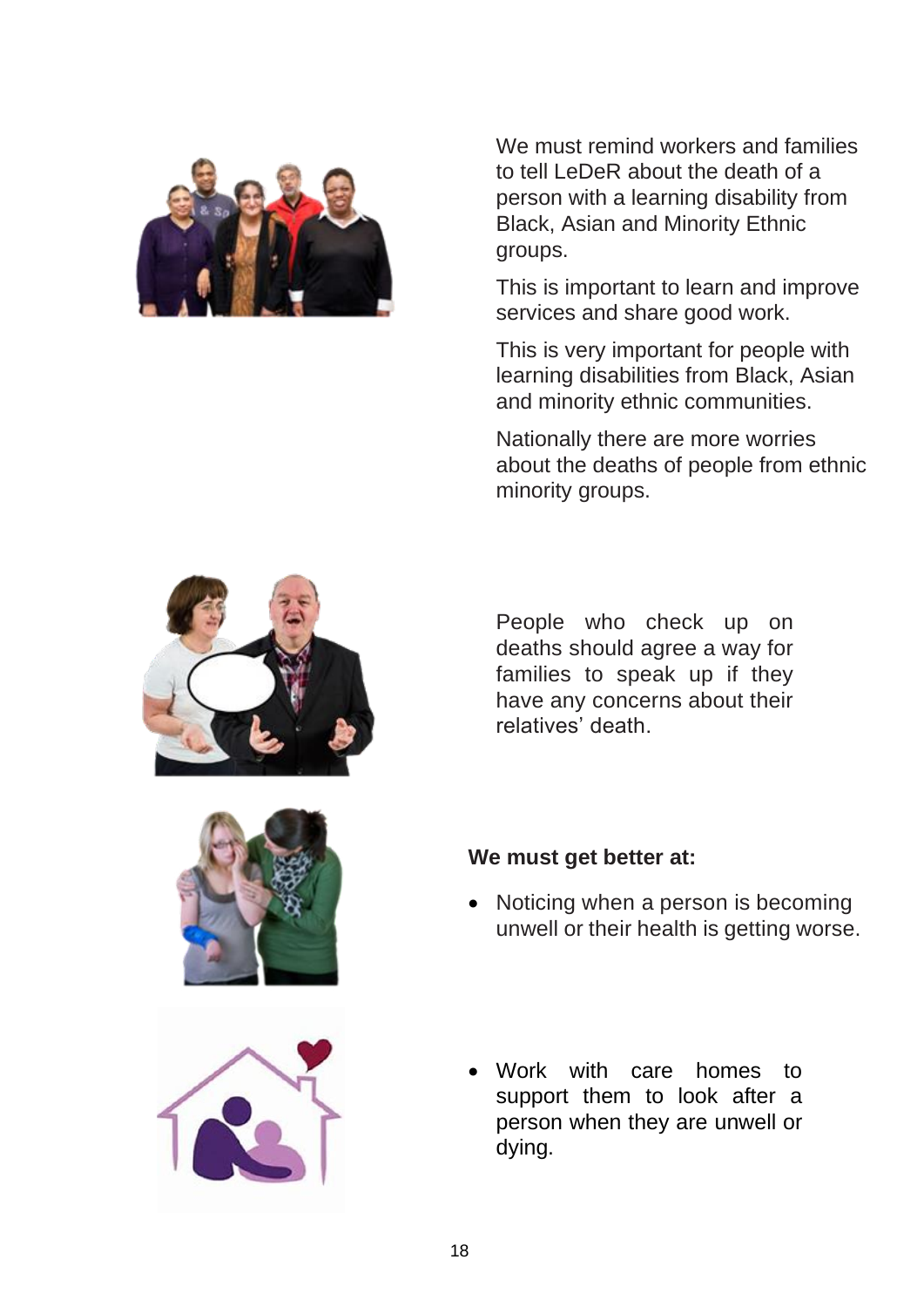



Make sure people know about constipation which is when it's hard or painful to poo.

Make sure people know about other bowel problems and how to help.

Sometimes these can contribute to a person's death.



• We need to support people to know about and attend the Learning Disability Annual Health Checks.



• Share information to support people looking after a person who is dying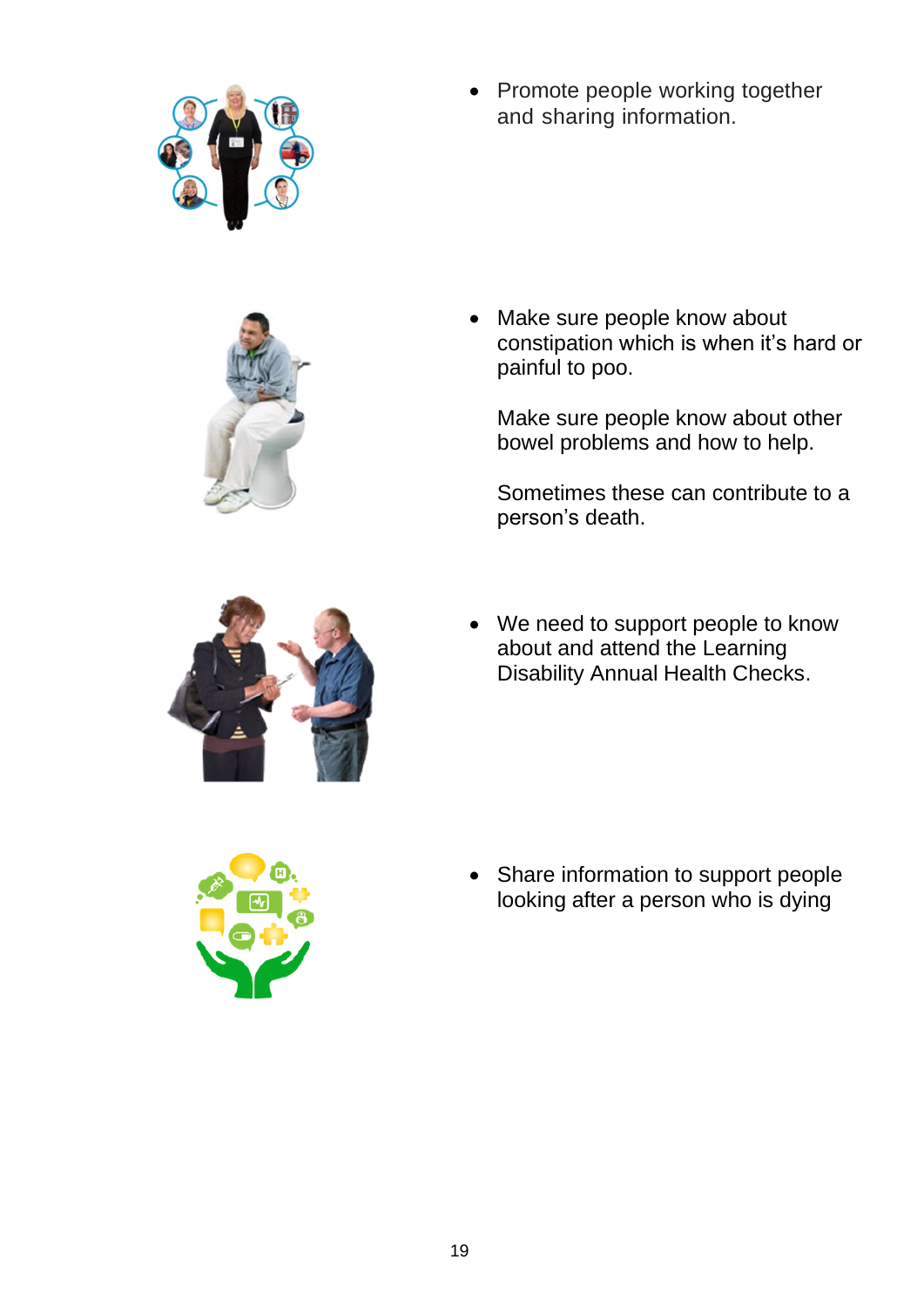## **Thank you**



Thank you to the people who helped with our reviews and this annual report.

Including our colleagues at NHS England for use of this template.



Thank you to the LeDeR team at Derby and Derbyshire Clinical Commissioning Group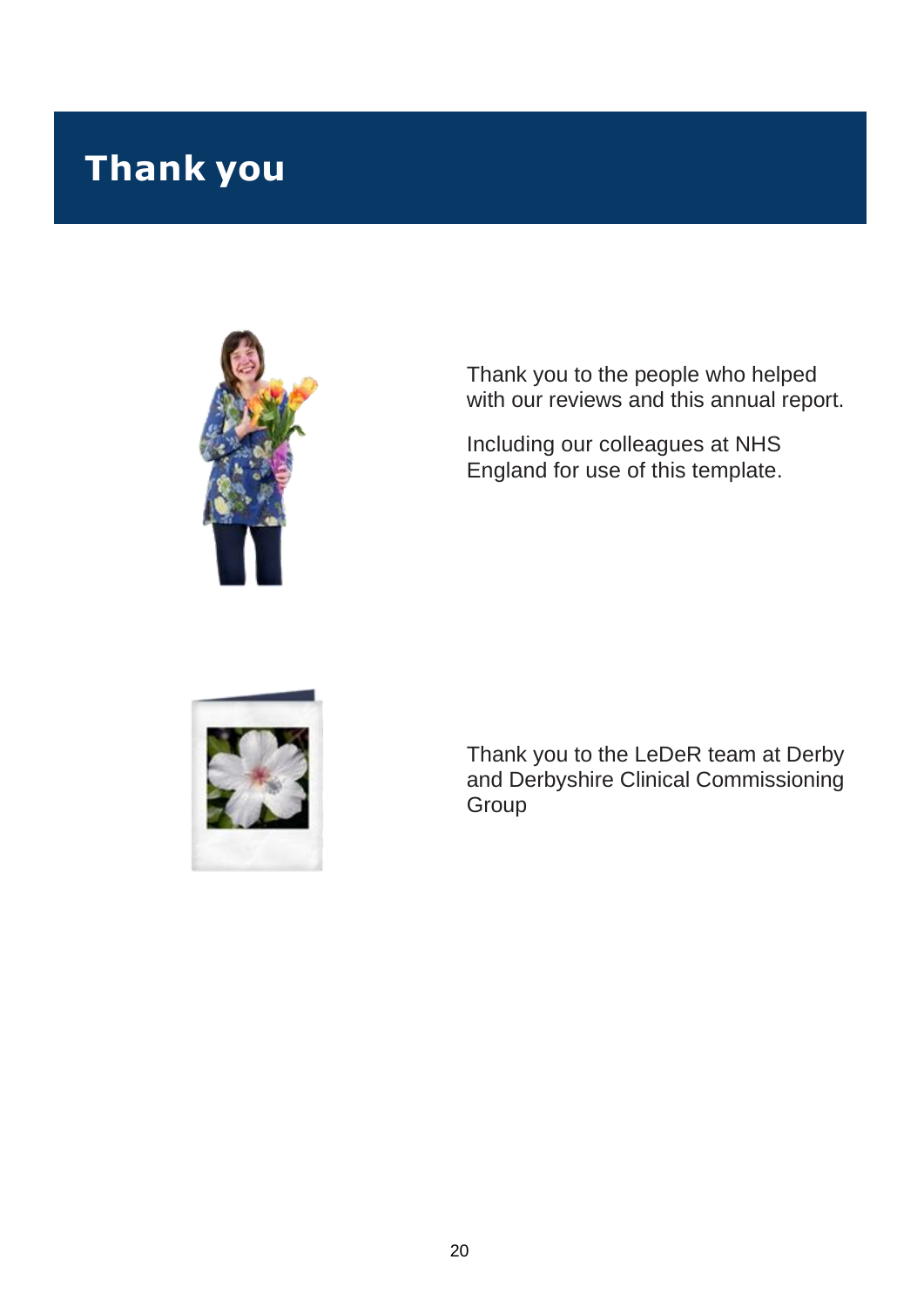## **Who pays for our work?**



The LeDeR programme is paid for by NHS England and Derby and Derbyshire Clinical Commissioning **Group**